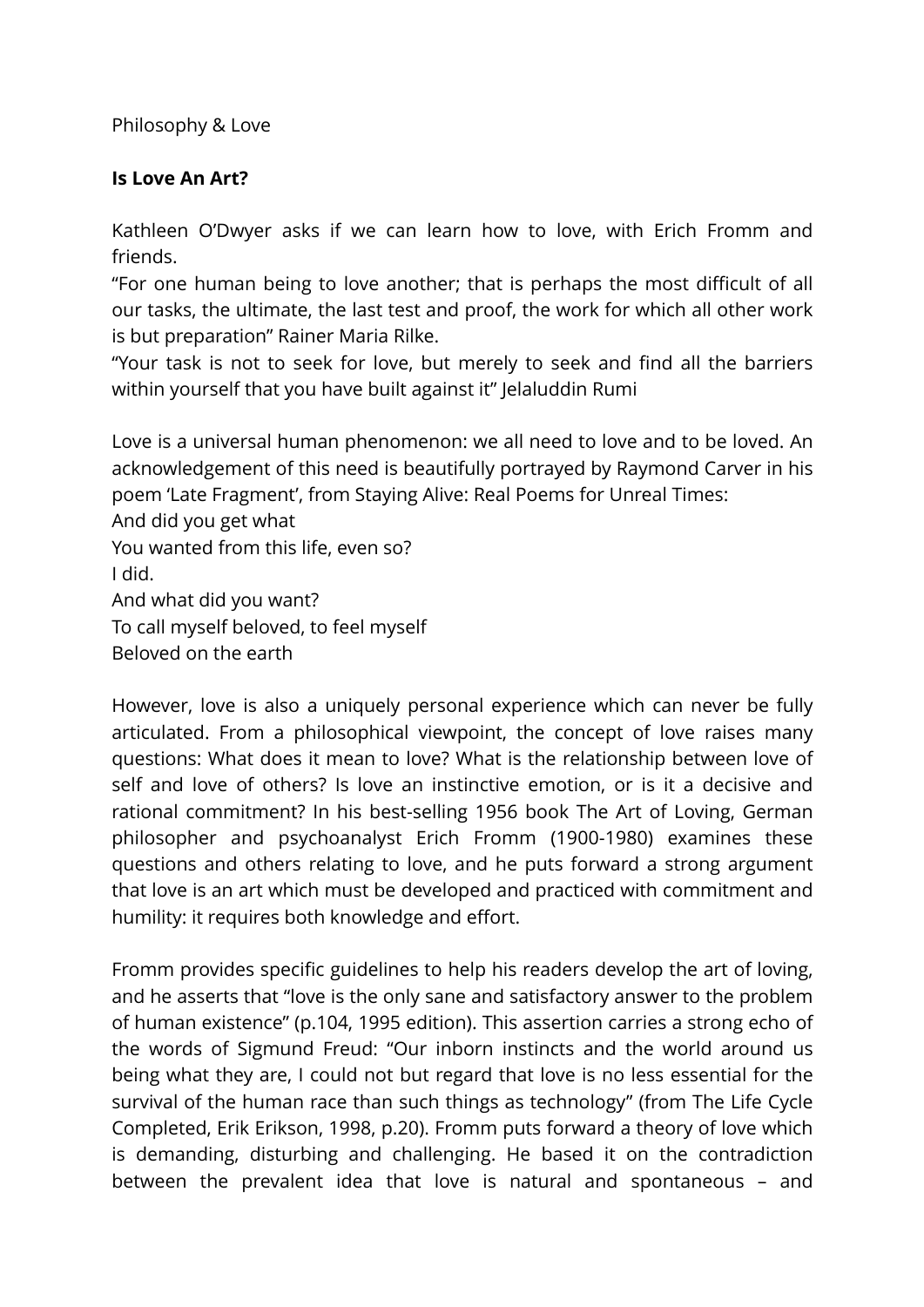consequently not requiring application or practice – and the incontestable evidence of the failure of love in personal, social and international realms.

The human need for love is rooted in our awareness of our individual separateness and aloneness within the natural and social worlds. This is one of the existential dichotomies which characterize the human condition: "Man is alone and he is related at the same time" (Fromm, Man for Himself, 1947). Many philosophers have addressed this paradoxical aspect of being human, and there has been a general consensus on the essential relationship between well-being, flourishing, even survival, and the experience of loving relationships and friendships. As the Irish poet Brendan Kennelly notes, "the self knows that self is not enough, / the deepest well becomes exhausted" (from Familiar Strangers). The possibility of love exists within an acknowledgement of this insufficiency.

According to Fromm, aloneness creates an experience of "an unbearable prison" which may be a significant source of anxiety, shame and unhappiness: "The deepest need in man, then, is the need to overcome his separateness, to leave the prison of his aloneness" (Art, p.8). Therefore, the individual continually reaches out for connection and communication with others; he or she strives to attain the experience of love.

Thus one's existential aloneness and need for relationship and connection propels the desire for mutuality and intimacy on a variety of levels. However, when this desire is grounded in the belief that one's fulfilment can be achieved through the devotion and support of another, the emphasis is placed on the experience of being loved rather than on loving, and the loving other is distorted and diminished in order to facilitate this. This need-based motivation is not Fromm's understanding of love, and it does not answer the problem of human separateness.

Fromm claims that love has been widely misunderstood. According to his interpretation, love "is a relatively rare phenomenon and its place is taken by a number of forms of pseudo-love" (Art, p.65). For instance, the desire to escape aloneness may be expressed in a passive form of submission or dependence, wherein a person seeks an identity through another. Here, the individual renounces their responsibility and sense of self, and attempts to live through the perceived greatness or strength of the other. This mode of unhealthy relatedness may be experienced at a personal, social, national, even religious level. In all cases, the individual looks to another for the answers to the problems of living, and thus attempts to escape the challenges and demands of freedom and responsibility. There is often simultaneously the practice of domination and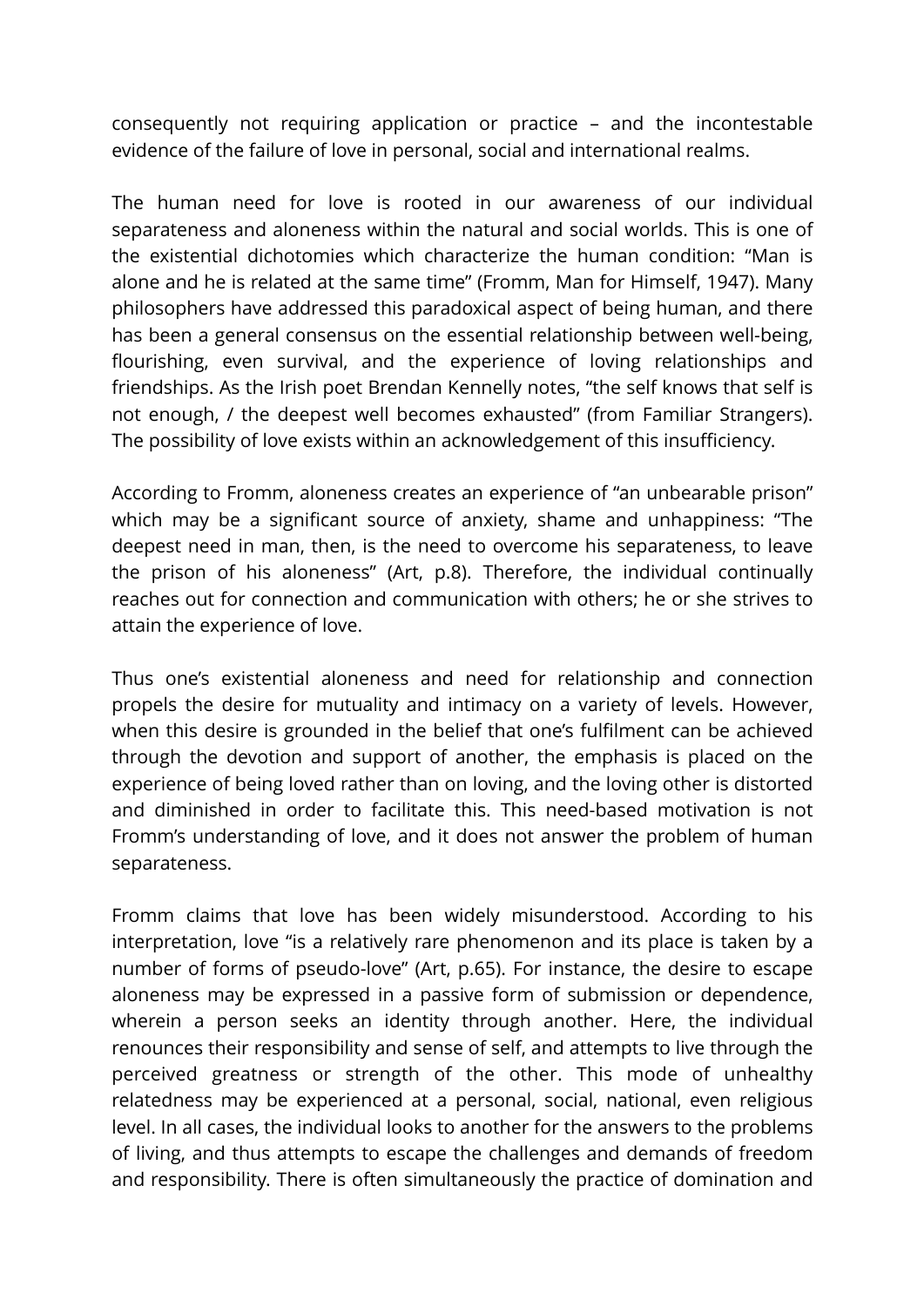control on the part of the perceived more powerful partner. Yet the controlling partner is often equally dependent on the submissive other for the fulfilment of their own desire. Fromm interestingly points out that the two modes of living are frequently exercised by the same individual, submissive or dominating in relation to different people.

Such expressions of 'love' are synonymous with certain forms of romantic literature and music. 'Love' is cited as the motivation of both parties, based on the assertion that neither can live without the other. In either case, the individual is attempting to dispel the anxieties of aloneness and difference through a symbiotic or co-dependent union which places the focus of creative and productive living on a being outside the self: "for if an individual can force somebody else to serve him, his own need to be productive is increasingly paralyzed" (Man for Himself, p.64). Fromm describes such a union as 'fusion without integrity', and he considers it an immature form of love which is destined to disappointment and failure. Or in the words of W.H. Auden, "Nothing can be loved too much, / but all things can be loved / in the wrong way."

At the root of such immature expressions of love is a predominantly narcissistic preoccupation with one's own world, one's own values, and one's own needs. This precludes an openness to otherness and difference, and it diminishes the possibility of relationship, and thus of love, through an exclusive reference to one's own perspective. The person who experiences life through such a narcissistic orientation inevitably views others either as a source of threat and danger, or as a source of usefulness and manipulation. From this perspective, the other – person or world – is not experienced as they are, but rather through the distorting lens of one's own needs and desires.

## True Love

In opposition to this naïve, selfish, drive to escape separateness and aloneness, Fromm insists that "paradoxically, the ability to be alone is the condition for the ability to love" (Art, p.88), and that the ability to experience real love is based on a commitment to the freedom and autonomy of both partners: "Mature love" he writes "is union under the condition of preserving one's integrity, one's individuality… In love the paradox occurs that two beings become one and yet remain two" (Art, p.16). Thus the need for connection is answered through a relatedness which allows us to transcend our separateness without denying us our uniqueness. According to the German poet Rilke, this is the only solution to the dichotomy of separateness and connection. Rilke argues that "even between the closest human beings infinite distances continue to exist, [but] a wonderful living side by side can grow up, if they succeed in loving the distance between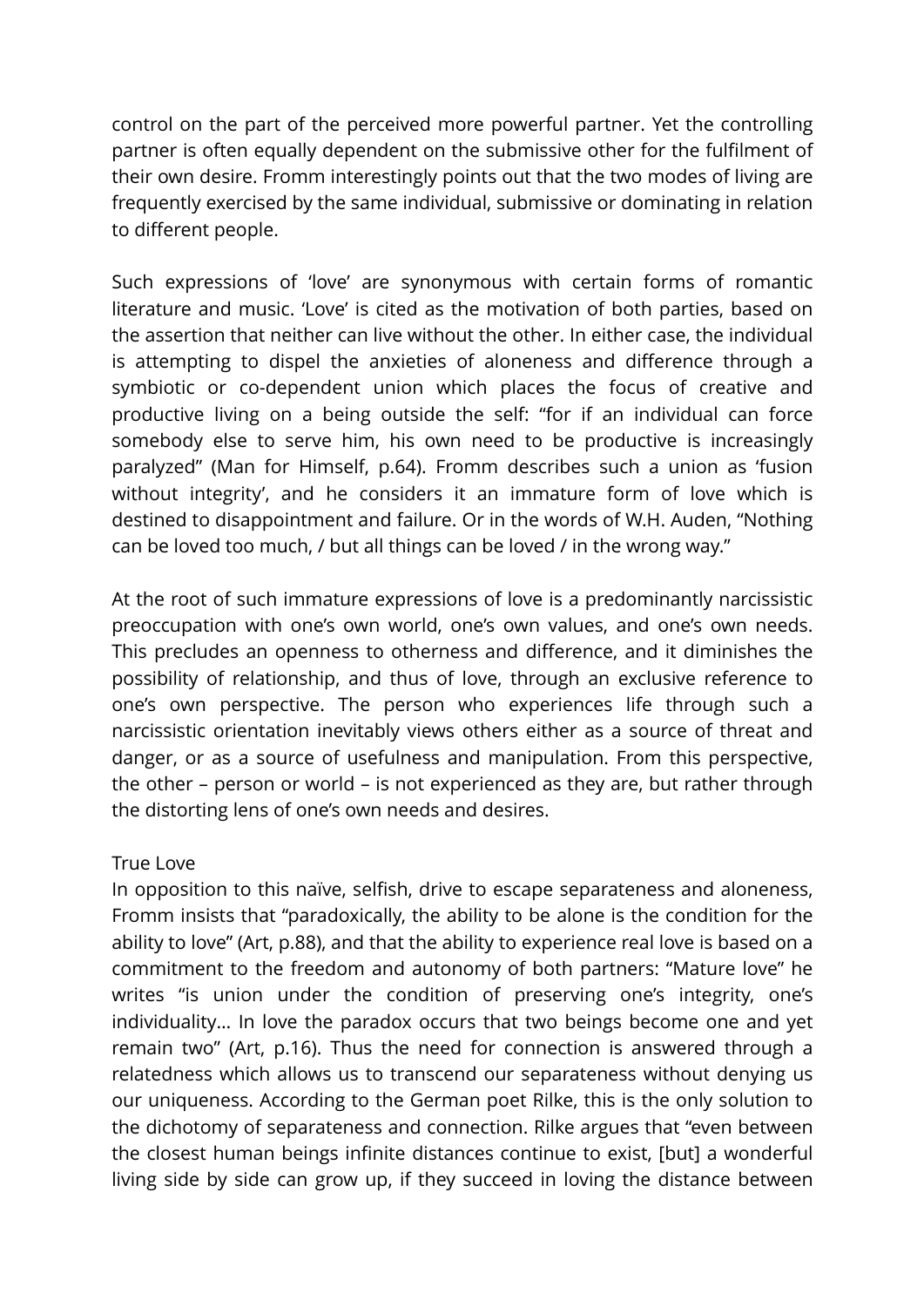them which makes it possible for each to see the other whole and against a wide sky" (Rilke on Love and Other Difficulties, p.34).

Fromm says further that one must reach out to the other with one's whole being: "Love is possible only if two persons communicate with each other from the centre of their existence" (Art, p.80). According to Fromm's interpretation, real love is motivated by the urge to give and to share rather than by a desire to fulfil one's own needs or to compensate for one's inadequacies. This is only possible if the individual is committed to a 'productive orientation' towards life, since a productive character is more concerned with giving than with receiving: "For the productive character, giving… is the highest expression of potency. In the very act of giving, I experience my strength, my wealth, my power. This experience of heightened vitality and potency fills me with joy. I experience myself as overflowing, spending, alive, hence as joyous. Giving is more joyous than receiving, not because it is a deprivation, but because in the act of giving lies the expression of my aliveness" (Art, p.18). However, in order to give, an individual must experience a sense of self, from which to draw that which is given: "What does one person give another? He gives of himself, of the most precious he has, he gives his life … he gives him of his joy, of his interest, of his understanding, of his knowledge, of his humour, of his sadness" (Art, p.19).

For Fromm, mature love is an act of giving which recognizes the freedom and autonomy of the self and the other, and in this sense, it differs radically from the passive, involuntary phenomenon suggested by the phrase 'falling in love'. To Fromm there is a "confusion between the initial experience of 'falling' in love, and the permanent state of being in love, or as we might better say, 'standing' in love" (Art, p.3). Indeed, Fromm claims that the intensity and excitement which accompanies moments of infatuation is frequently relative to the degree of loneliness and isolation which has been previously experienced. As such, it is commonly followed, sooner or later, by boredom and disappointment. Many thinkers, from Freud to the contemporary philosopher J. David Velleman, also emphasise the blindness of romantic love. In contrast, mature love is an active commitment to and concern for the well-being of that which we love. "Love, experienced thus, is a constant challenge; it is not a resting place, but a moving, growing, working together" (Art, p.80).

Fromm's theory of love demands commitment, humility and courage, as well as persistence and hope in the face of inevitable conflicts and difficulties. But how is mature love to be developed and practised? How are the pitfalls of resentment, disappointment and indifference to be avoided, or, at least, constructively managed and overcome? Fromm declares that the art of loving is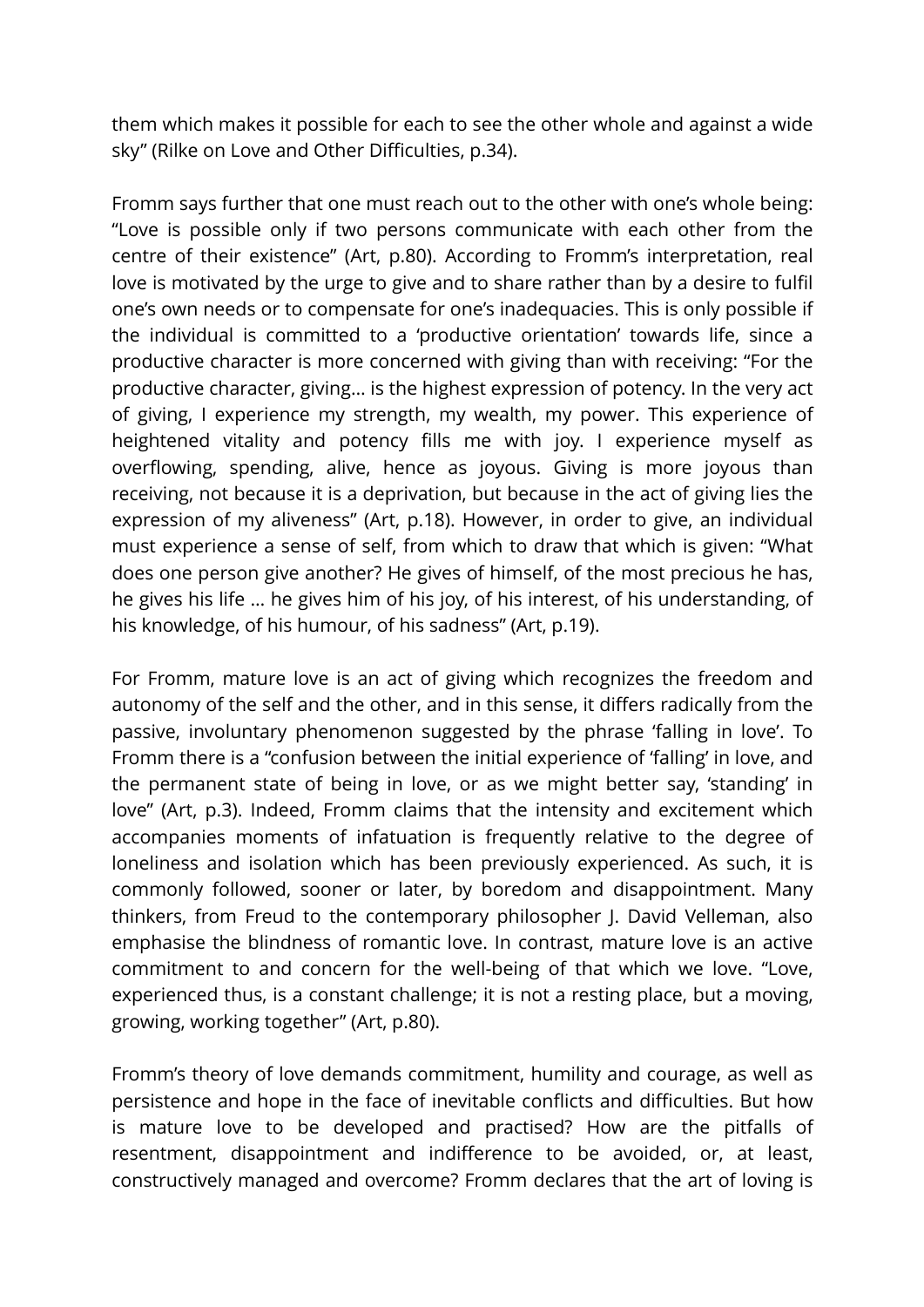based on the practice of four essential elements: "care, responsibility, respect and knowledge" (Art, p.21). These evoke a radically different response than that more commonly associated with romantic or sentimental love.

Care for the other implies a concern for their welfare characterised by our willingness to respond to their physical, emotional and psychological needs. This involves a commitment of time, effort and labour, which means responsibility. However, this commitment to care is tempered with a humility and openness which refrains from any attempt to mould the other to an image or ideal; it does not say 'I know what is best for you', but rather respects the autonomy and individuality of the other: "I want the loved person to grow and unfold for his own sake, and in his own ways, and not for the purpose of serving me. If I love the other person, I feel one with him or her, but with him as he is, not as I need him to be as an object for my use" (Art, p.22). Respect thus implies the absence of exploitation: it allows the other to be, to change and to develop 'in his own ways'. This requires a commitment to know the other as a separate being, and not merely as a reflection of my own ego. According to Velleman, this loving willingness and ability to see the other as they really are is foregrounded in our willingness to risk self-exposure: "Love disarms our emotional defences; it makes us vulnerable to the other… in suspending our emotional defences, love exposes our sympathy to the needs of the other" (Self to Self: Selected Essays, 2006, p. 95).

## Love Variations

Of course, there are many kinds of love: sexual, parental and brotherly love are only some manifestations of the phenomenon, and are motivated by different desires, needs and hopes. But Fromm asserts that the experience of mature love has in all cases a similar foundation and orientation: if a mature attitude to love is being practiced, the other will not be an object to serve my purpose. The converse is also the case: Fromm refers to the various forms of subtle exploitation and manipulation which may be discerned behind the mere appearance or assertion of love. For example, sexual encounters may be primarily motivated by the desire for physical excitement, pleasure and release, or by the urge for domination or submission. In either case, the intimacy experienced is momentary and limited, and the relationship is not characterised by the core elements of care, responsibility, respect and knowledge, but by using the other as a means to an end. Parental love is assumed to be marked by the exercise of unconditional care, concern and devotion, and this is often the case. However, since Freud, we cannot ignore the idea that some parents are sometimes motivated by factors not conducive to the healthy growth of the child. For instance, whatever the reasons, when parental love is offered or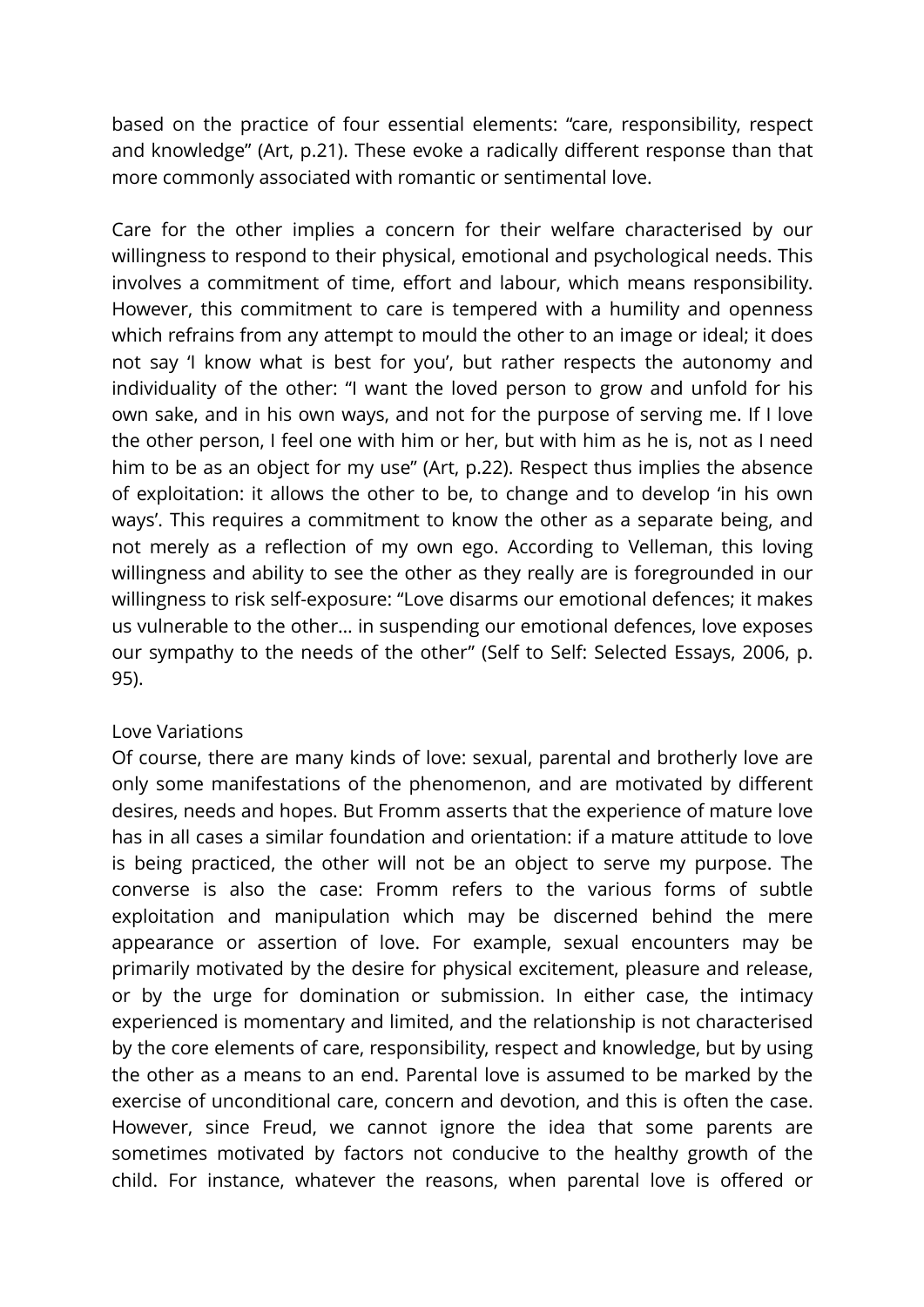withdrawn on conditional terms – obedience, compliance, success, popularity, pleasantness, etc – the child senses that he/she is not loved for his/her self, but only on the condition of being deserving. Psychoanalytic theory explores the lasting impact of such experiences for the resulting adult as the desire for unconditional love remains an unsatisfied craving.

Fromm offers a very interesting analysis of two possible approaches within the parental role. Using the images of 'milk' and 'honey', Fromm differentiates between a care-focussed love, and one which is imbued with vitality: "Milk is the symbol of the first aspect of love, that of care and affirmation. Honey symbolises the sweetness of life, the love for it, and the happiness in being alive" (Art, p.39). The ability to give honey-love is dependent on one's sense of happiness and joyful engagement; hence, it is rarely achieved. The ensuing effect on the child is profound: "Both attitudes have a deep effect on the child's whole personality; one can distinguish, indeed, among children – and adults – those who got only 'milk', and those who got 'milk and honey'." (Art, p.39). Perhaps this suggests a fifth element for Fromm's list of the basic aspects of mature love. Care, responsibility, respect and knowledge are praiseworthy qualities in the loving person, an expression of a mature and genuine concern for the other; however, is there not a desire for something other than generosity and concern in the experience of love? Is there not a desire for 'honey' – for a sense of the lover having joy in the beloved, enjoyment in their very existence? Perhaps this is a necessary addition to Fromm's already demanding view of love.

The concept of self-love is also a perennial subject of argument from philosophical, psychological and religious perspectives. Analysis ranges over the apparent dichotomy between our obligations to ourselves and to others, as well as interpretations of selfishness, narcissism and self-centredness. In many cases, the issue rests on the varying interpretations of the phrase. The negative connotations of 'self-love' usually emanate from associations with an exclusive and obsessive focus on oneself and one's world, and a disregard for anything outside this self-contained cosmos. In contrast, the idea of a healthy self-love posits no contradiction between love of self and love of others; rather, the former is seen as an essential starting point for the latter. This is Fromm's view: "Love of others and love of ourselves are not alternatives. On the contrary, an attitude of love towards themselves will be found in all those who are capable of loving others. Love, in principle, is indivisible as far as the connection between 'objects' and one's own self are concerned" (Art, p.46). So self-love and love of others are not mutually exclusive, but co-existent. Fromm strengthens this argument by pointing to the distortions which ensue when the conditions of selflove or self-acceptance are not met; the parent who sacrifices everything for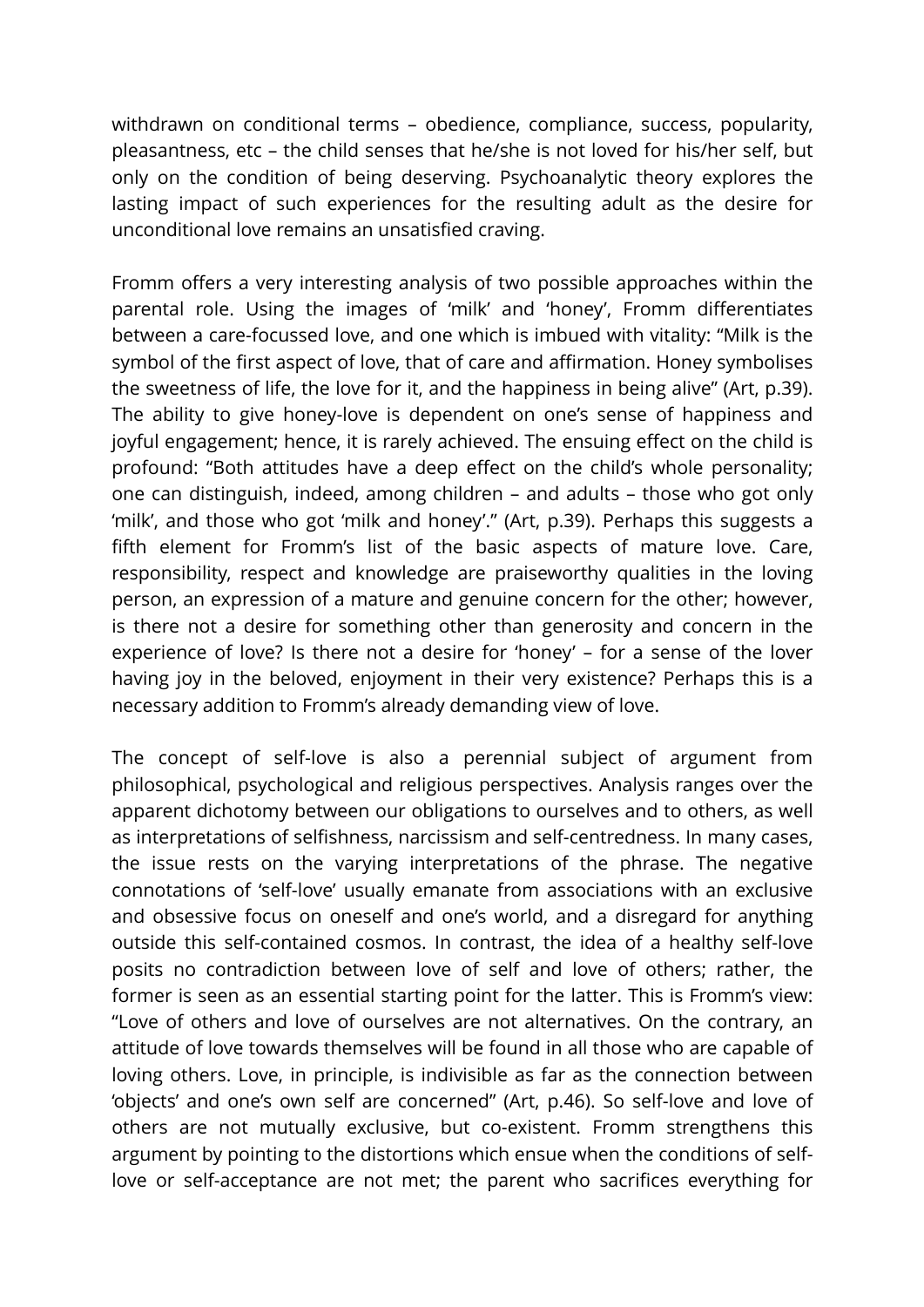their children, the spouse who 'does not want anything for himself', the person who 'lives only for the other'. Fromm discerns such expressions of 'unselfishness' as often being façades masking an intense self-centredness and a chronic hostility to life which paralyses one's ability to love self or others.

Fromm's claim that love of self and of others is intricately linked, is based on his argument that love for one human being implies a love for all – when I love someone, I love the humanity of that person, therefore, I love the humanity of all persons, including myself: "Love is not primarily a relationship to a specific person: it is an attitude, an orientation of character which determines the relatedness of a person to the world as a whole, not towards one 'object' of love" (Art, p.36). Therefore this theory of love is opposed to exclusivity or partiality. In this sense, Fromm concurs with the concept of universal love. He argues that "if I truly love one person, I love all persons" (p.36).

This idea is rejected by Freud, who points to various historical manifestations of its incongruence, for example, "After St Paul had made universal brotherly love the foundation of his Christian community, the extreme intolerance of Christianity towards those left outside it was an inevitable consequence," he writes in Civilisation and Its Discontents on p.51. Freud's argument rests on the premise that one cannot love everyone one meets. He also stresses the concrete and practical nature of love over universal theories. Friedrich Nietzsche states the case for that in his typically aphoristic style: "There is not enough love and kindness in the world to permit us to give any of it away to imaginary beings" (Human, All Too Human). Interestingly, Freud's argument against the possibility of universal love echoes Fromm's thoughts on care and responsibility; but Freud maintains that we cannot exercise these values on a universal scale, and would not choose to do so.

In his analysis of the concept of neighbourly love, contemporary philosopher and psychoanalyst Slavoj Žižek poses the question 'who is the neighbour?', and concludes that the injunction to 'love thy neighbour' and correlative preaching about universal love, equality and tolerance, are ultimately strategies to avoid encountering the neighbour in all their vulnerability, frailty, obscenity and fallibility: "it is easy to love the idealised figure of a poor, helpless neighbour, the starving African or Indian, for example; in other words, it is easy to love one's neighbour as long as he stays far enough from us, as long as there is a proper distance separating us. The problem arises at the moment when he comes too near us, when we start to feel his suffocating proximity – at this moment when the neighbour exposes himself to us too much, love can suddenly turn into hatred" (Enjoy Your Symptom! Jacques Lacan in Hollywood and Out, p.8). Thus the popularity of humanitarian causes lies in their inherent paradox, whereby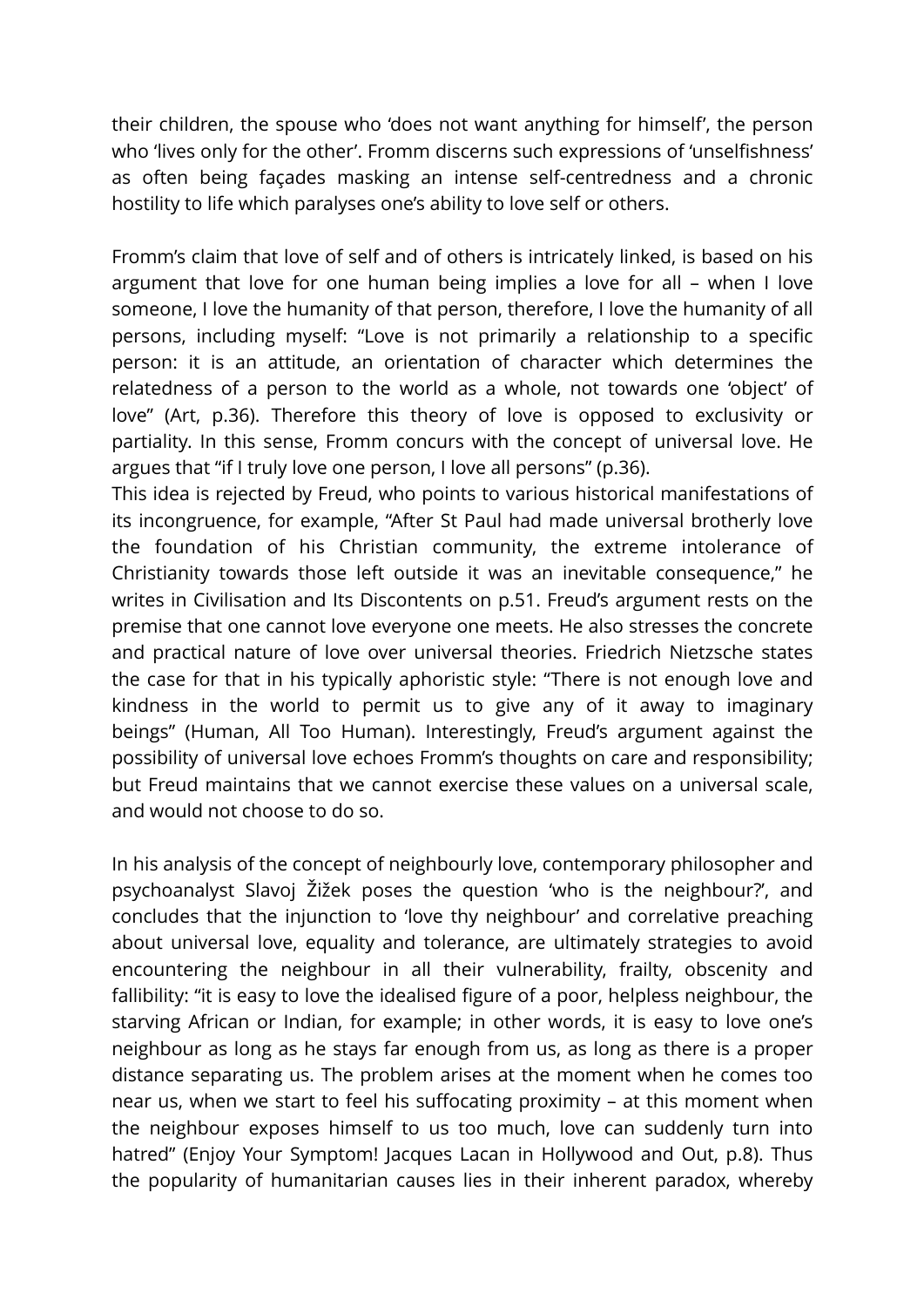one can 'love' from a distance without getting involved. Žižek offers a pertinent challenge: "'Love thy neighbour!' means 'Love the Muslims!' OR IT MEANS NOTHING AT ALL!" (etext).

Velleman argues that human beings are selective in love because it is not constitutionally possible to know and so to love everybody: "One reason why we love some people rather than others is that we can see into only some of our observable fellow creatures" (Self to Self, p.107). Our choice of love objects is inevitably limited by our own limitations, but this is not to deny the potential value of others as worthy of love: "We know that those whom we do not happen to love may be just as eligible for love as our own children, spouses, and friends" (ibid, p.108). Perhaps the resolution of this apparent paradox resides in the humble acknowledgement that every person is worthy of love, but that our ability to love is limited to those whom we choose to know and cherish on a personal level. As Velleman says, "knowing the other is essential to love, and this, in part, points to 'the partiality of love': Personal love is… a response to someone with whom we are acquainted. We may admire or envy people of whom we have only heard or read, but we can only love the people we know" (Self to Self, p.10).

## Love Begins and Ends

Fromm's treatise on the art of loving is provocative and insightful. It exposes the myriad problems associated with the experience of loving and of being loved. It confidently asserts that love is essential to human flourishing and survival, while also highlighting the demands and responsibilities associated with its practice. Is Fromm's understanding of love idealistic and unrealistic? I leave the final words to Carl Sandburg:

There is a place where love begins and a place where love ends.

There is a touch of two hands that foils all dictionaries.

There is a look of eyes fierce as a big Bethlehem open hearth furnace or a little green-fire acetylene torch.

There are single careless bywords portentous as a big bend in the Mississippi River.

Hands, eyes, bywords – out of these love makes battlegrounds and workshops.

There is a pair of shoes love wears and the coming is a mystery.

There is a warning love sends and the cost of it is never written till long afterward.

There are explanations of love in all languages and not one found wiser than this:

There is a place where love begins and a place where love ends – and love asks nothing.

('Explanations of Love')